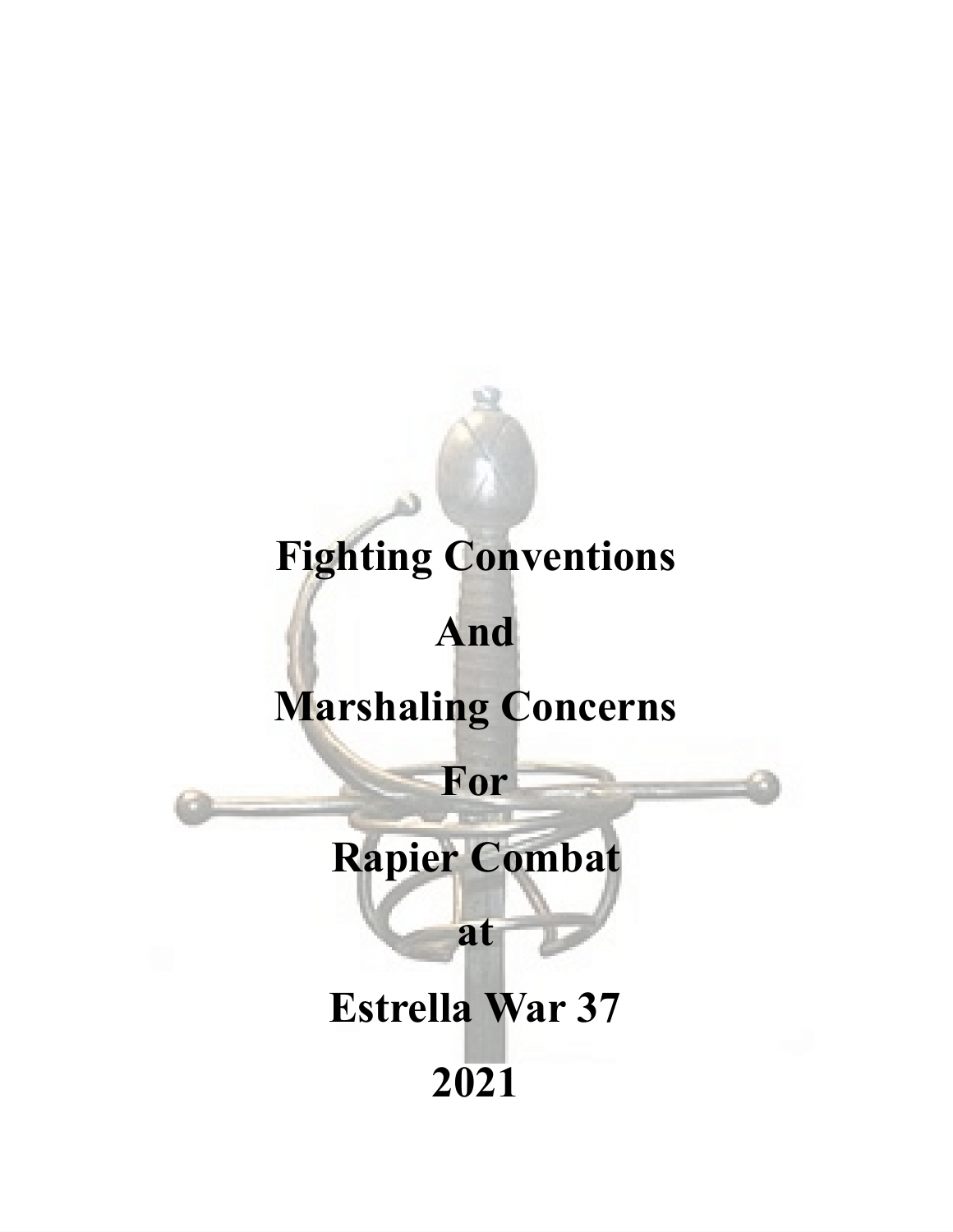### I. Estrella Rapier Marshalling Team

- A. The Estrella War Rapier Marshal in Charge (RMIC) and their designated Deputy will serve as the primary marshals for armor/weapon inspections and marshaling of rapier combat.
- B. The RMIC shall form a Rapier Marshaling Team (RMT) that works together to administer and manage all rapier activities.
	- 1. Each kingdom is responsible for providing volunteers to marshal combat activities. Each kingdom is to bring at least 1 marshal for each 25 fighters they are fielding.
	- 2. The organizers for any rapier tournaments outside of the war scenarios are responsible for recruiting marshals themselves.
- C. The RMT holds primary responsibility for the following:
	- 1. The RMT will work with the current Crowns of Atenveldt and the Outlands and their Heirs to develop the Conventions for combat (since the 2 kingdoms do not have identical Rapier Combat Rules) and the scenarios for the combat itself.
		- a) The RMIC may amend or provide clarification on the conventions at the event as needed to deal with unforeseen issues, loop holes, gaps in the rules, etc. The RMIC shall be guided by the following principles in order of priority:
			- (1) The safety of all combatants and non-combatants participating.
			- (2) Fairness to both armies
			- (3) Promoting the enjoyment of all participants
		- b) The organizers for any rapier tournaments outside of the war scenarios are responsible for the planning of the tourneys themselves. They must coordinate with the Special Events department for scheduling.
	- 2. The RMT will ensure the safety of spectators, unarmored participants, marshals and rapier combatants. In this capacity they are responsible for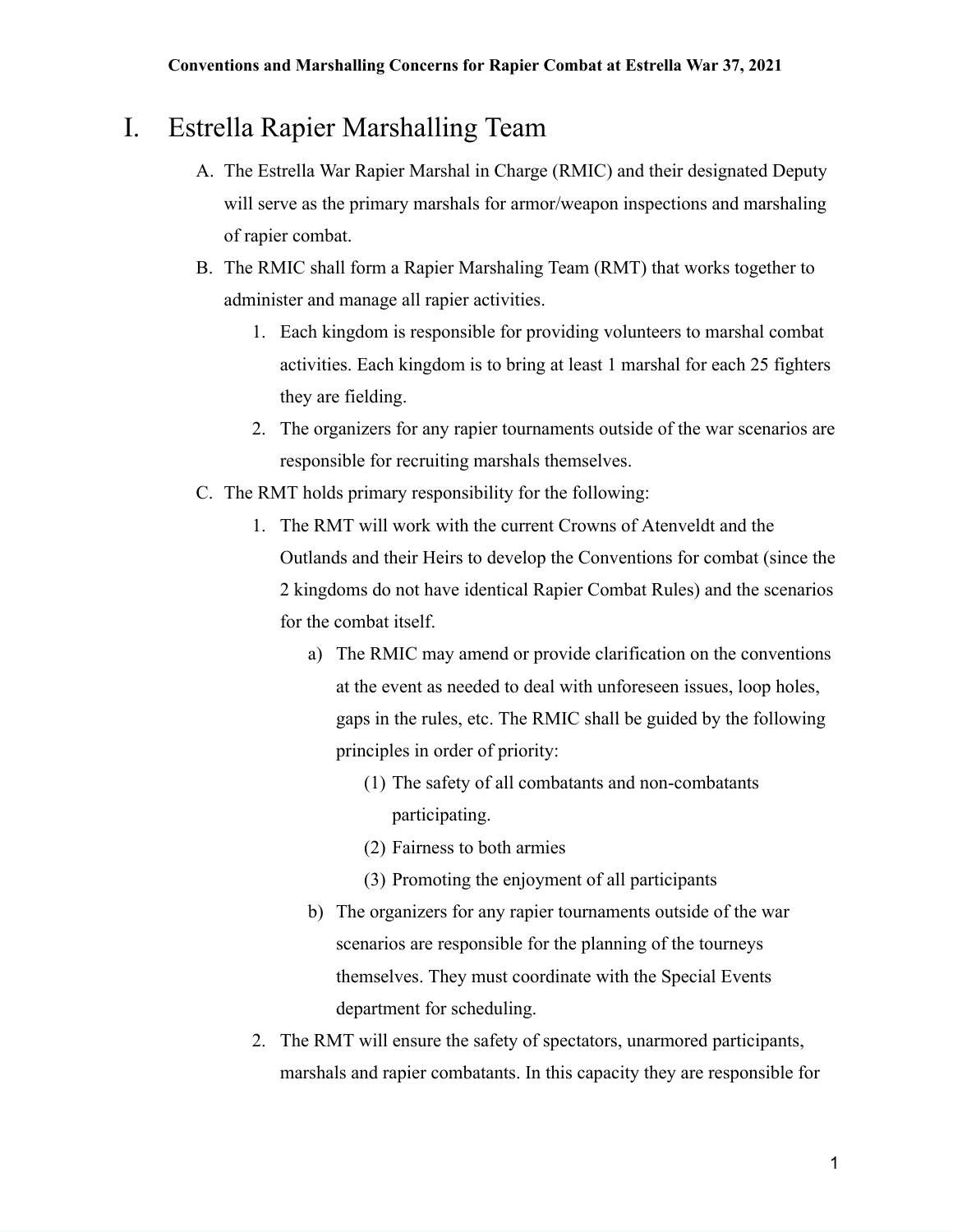#### **Conventions and Marshalling Concerns for Rapier Combat at Estrella War 37, 2021**

defining boundaries and guidelines to minimize the risk to spectators, participants, and bystanders within the constraints of the site.

- a) The RMT will define the boundaries of the tournament fields, including safety ranges outside of the combat area itself.
- b) The RMT will inspect the battlefields and tournament fields each morning of combat to determine if they have been negatively affected by weather or other impacts.
	- (1) If there are concerns, the RMIC and the Earl Marshal, with advice from the Estrella War Staff and the Crowns of both kingdoms, will determine if fighting needs to be delayed, relocated, or cancelled.
	- (2) The RMIC will notify the EW Heralds Office so that announcements can be made by the town criers. The RMIC will coordinate with the EW Web Minister on the proper procedures to have an announcement published on the war website.
- c) Organizers of rapier tournaments must receive approval from the RMIC of any rules or conditions of combat that differ from the current version of the Rapier Marshal's Handbook of the SCA.
- d) The RMT will hold a meeting at the end of each day of fighting to address any issues of the combat field or the tourney fields.
- 3. The RMIC needs to be impartial, not favoring one kingdom over the other. The design of the scenarios should not favor one kingdom over the other. Information about the scenarios should be given to both kingdoms. This should be done at the same time, or if this is not feasible, as soon as possible.
- 4. The RMIC should seek to promote the enjoyment of the most number of participants as feasible. While not every combatant will enjoy every scenario, every combatant should have the opportunity to enjoy at least one scenario.
- D. Communication with the Armies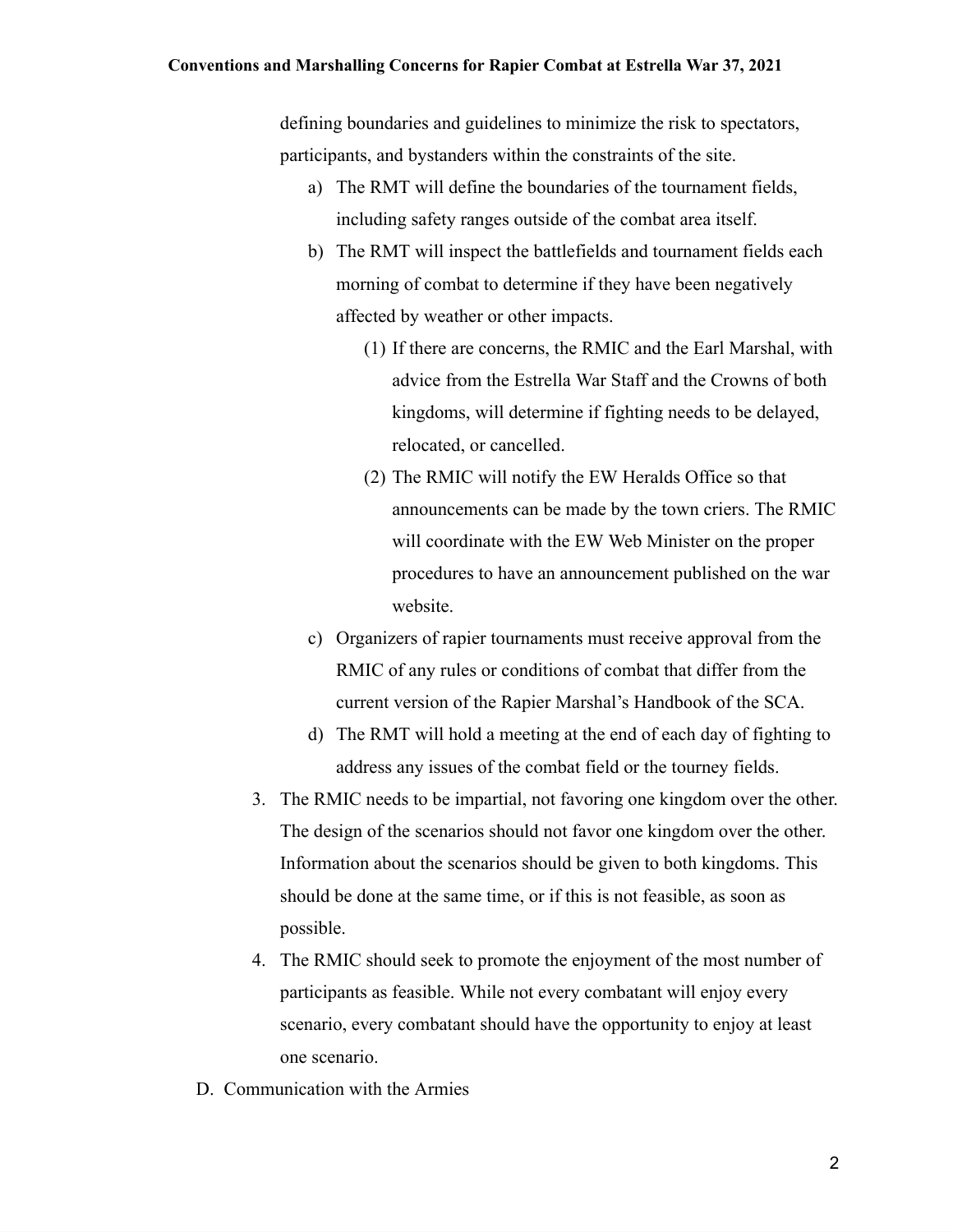- 1. A meeting shall be held at Estrella prior to the commencement of combat activities.
- 2. The meeting shall be attended by the RMIC, the commanders of each rapier army, and any deputies they see fit to invite. The Crowns and Heirs of both kingdoms are invited to attend, but are not required to attend.
- 3. The attendees will walk the various battlefields to familiarize themselves with the set up and terrain.
- 4. The RMIC will answer questions from the attendees and discuss any concerns they may have.
- E. Field Marshaling
	- 1. At least one member of the RMT must marshal the field during all melee scenarios.
		- a) There shall be at least 1 marshal for each 25 fighters on any melee field.
		- b) There shall be at least 1 marshal for each active arena during tournament combat.
	- 2. All field marshals will have notepads available to record incidents that arise during the Rapier Scenarios. The RMT may choose to address incidents immediately and/or at a Marshals' Court.
	- 3. Marshals on a combat field where projectile weapons are in use must use eye protection. They may opt to wear safety glasses or a fencing mask. However, if they wear a fencing mask, they must wear a tabard or baldric to identify themselves as marshals, and not be mistaken as combatants.
- F. The conventions for Rapier Combat at Estrella War are based on the April 2020 version of the Society Rapier Marshal's Handbook and the July 2020 version of the Kingdom of Atenveldt Rapier Marshal's Handbook. Where the conventions are not explicit about a topic, it is to be assumed that the Kingdom of Atenveldt's handbook shall govern.
- G. The conventions apply to all rapier combat, including Cut and Thrust, unless specifically noted otherwise.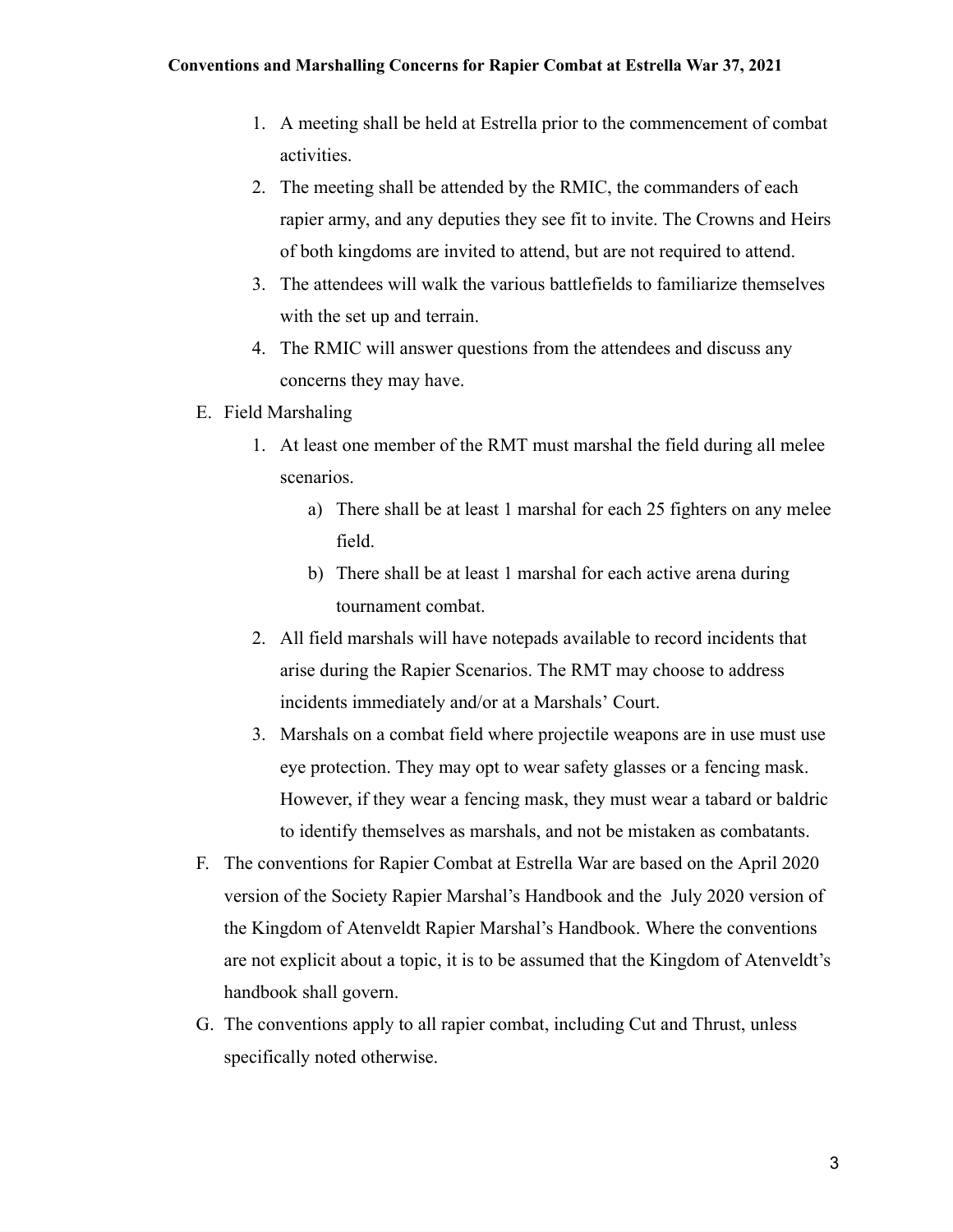## II. Conduct on the field and fighting conventions

- A. Honorable Combat
	- 1. All activities and actions on the battlefield are to be based on the concept of honorable combat.
	- 2. Valid blows are to be acknowledged by the one receiving them. If there is an issue with a dealt blow, we ask that the participants remember that this is a multi-kingdom event and that there may be misunderstandings on calibration. Combatants should communicate with each other, and a marshal, if necessary to resolve conflicts.
	- 3. Fighters who have a conflict should accompany each other to a marshal. The name of each combatant and the nature of the dispute will be heard and recorded. The issue can be resolved either immediately or at the Marshals' Court. Barring the need to seek medical attention, fighters leaving the field without pursuing this process forfeit their right to make a legitimate complaint at a later time.
	- 4. Combatants may not actively deceive their opponent as to their status of being alive or dead. A fighter cannot lie, call "dead" to get out of a tight spot, and then attack again without resurrecting. Retreating and running away is allowed.
	- 5. Combatants may not actively deceive their opponent as to which side they are on by taking off or obscuring the colored tape used to identify sides. However, a fighter may take advantage of inattention.
	- 6. Rules cannot replace common sense, good judgment, and concern for the safety of all participants. We depend on each combatant to use all three when governing their behavior on the field.
- B. Valid Blows and Cuts
	- 1. All blows listed in the glossary are considered valid blows, except for the following:
		- a) Percussive blows are only allowed in Cut and Thrust combat.
		- b) Push cuts are only allowed in tournaments.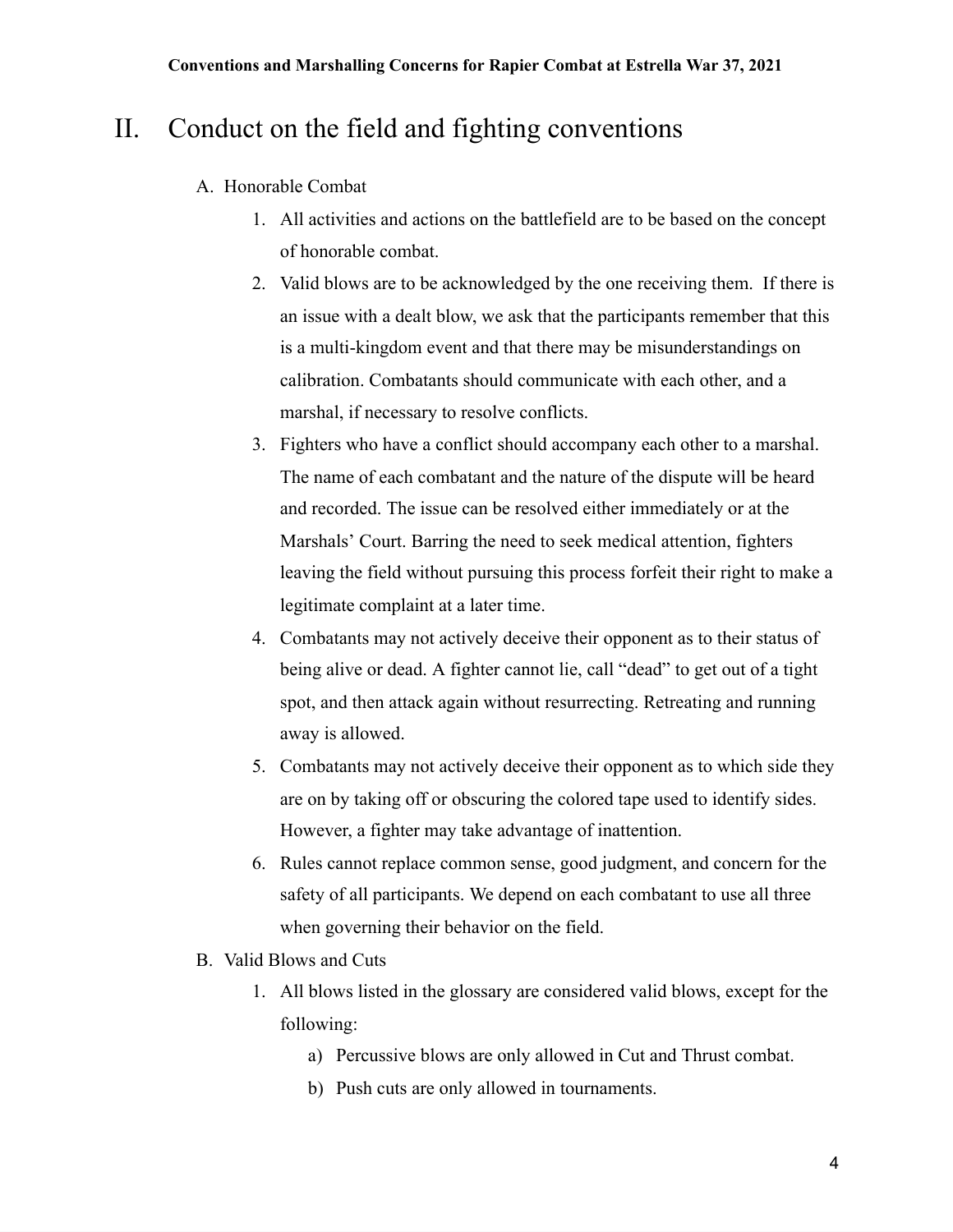#### C. Loss of Limbs

- 1. Arms
	- a) Unless a scenario specifically forbids it, a combatant that loses the use of both arms/hands may step off the line of combat and remain active. If any armed opponent then enters engagement distance, the "disarmed" fighter must immediately yield and quit the field.
- 2. Legs
	- a) Legged fighters may stand, kneel, or sit.
		- (1) If they opt to stand, their feet must be no farther than shoulder width apart and they will remain stationary except to rotate to engage an opponent.
		- (2) If they kneel due to a blow to the lower leg, they may knee walk to a new location.
		- (3) If they sit due to a blow to the upper leg, they may "drag" themselves to a new location.
		- (4) Legged fighters may also be moved by being "carried" by 2 other fighters. The carrying fighters must have a free hand to hold the arms of the legged fighter.
	- b) Legged fighters cannot "suicide" and kill themselves in a resurrection battle. However, a team mate can perform a "mercy killing" to allow the legged fighter to die and resurrect, if the legged fighter wishes.
- D. Hold/Safety Hold
	- 1. Holds are global, so all fighting will stop. Fighters are to assume a non-threatening stance with their weapons pointed away from opponents and check their local area for hazards. This includes checking the tips on their weapons.
	- 2. Combatants are asked to please avoid using the phrase "hold the line" or similar phrases that might be confused with a safety hold.
- E. Running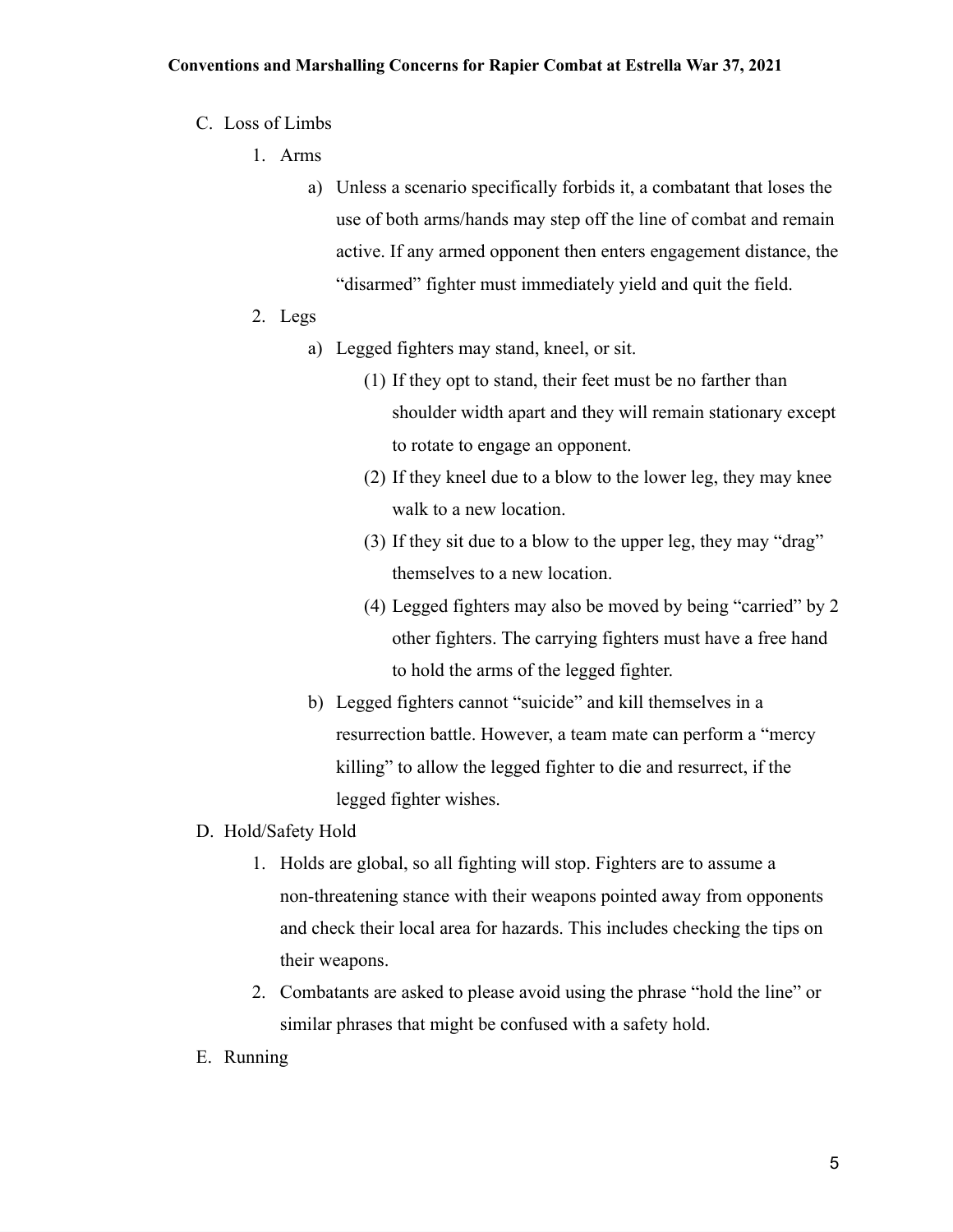- 1. Please refer to the glossary for definitions of running and walking. Combatants may run on the battlefield while fighting is going on as long as they are outside of the field of engagement of any opponents. They must slow to a walk before engaging an opponent. Combatants carrying a spear are allowed to run with it as long as the spear is carried with the tip up above head height. The spear may be lowered once the combatant has slowed to a walk.
- F. Dead
	- 1. Combatants, once they have been killed, must assume a non-threatening posture (tips pointed up to the sky or down to the ground), call out loud "Dead" or a similar phrase to inform their opponent, and extricate themselves from the scrum in the least obstructive way they can manage.
	- 2. Stalling to block or obstruct opponents, or using a "dead" fighter as a barrier, is expressly forbidden.
	- 3. "Dead" fighters are also forbidden from communicating with their team on the status of the battle until they have resurrected.
- G. Lay On
	- 1. Marshals shall use this term or a similar one to indicate fighting shall commence. All combatants on the field when a "lay on" is called must be in full armor (mask, gloves, etc). Combatants may not remove any safety equipment until they have fully exited the active melee field.
	- 2. Combatants who arrive at the battlefield after "lay on" has been called are to wait until the next scenario before participating. The RMT, at their discretion, may allow a fighter to join the combat late if it is a resurrection battle scenario and it does not negatively affect the balance of the number of fighters on each side.
- H. Edge of the World/Field
	- 1. Marshals shall use the phrase "edge of the world," "beware the edge," or other similar phrasing to warn combatants when melees approach the edge of the combat field. This phrase in no way implies a hold.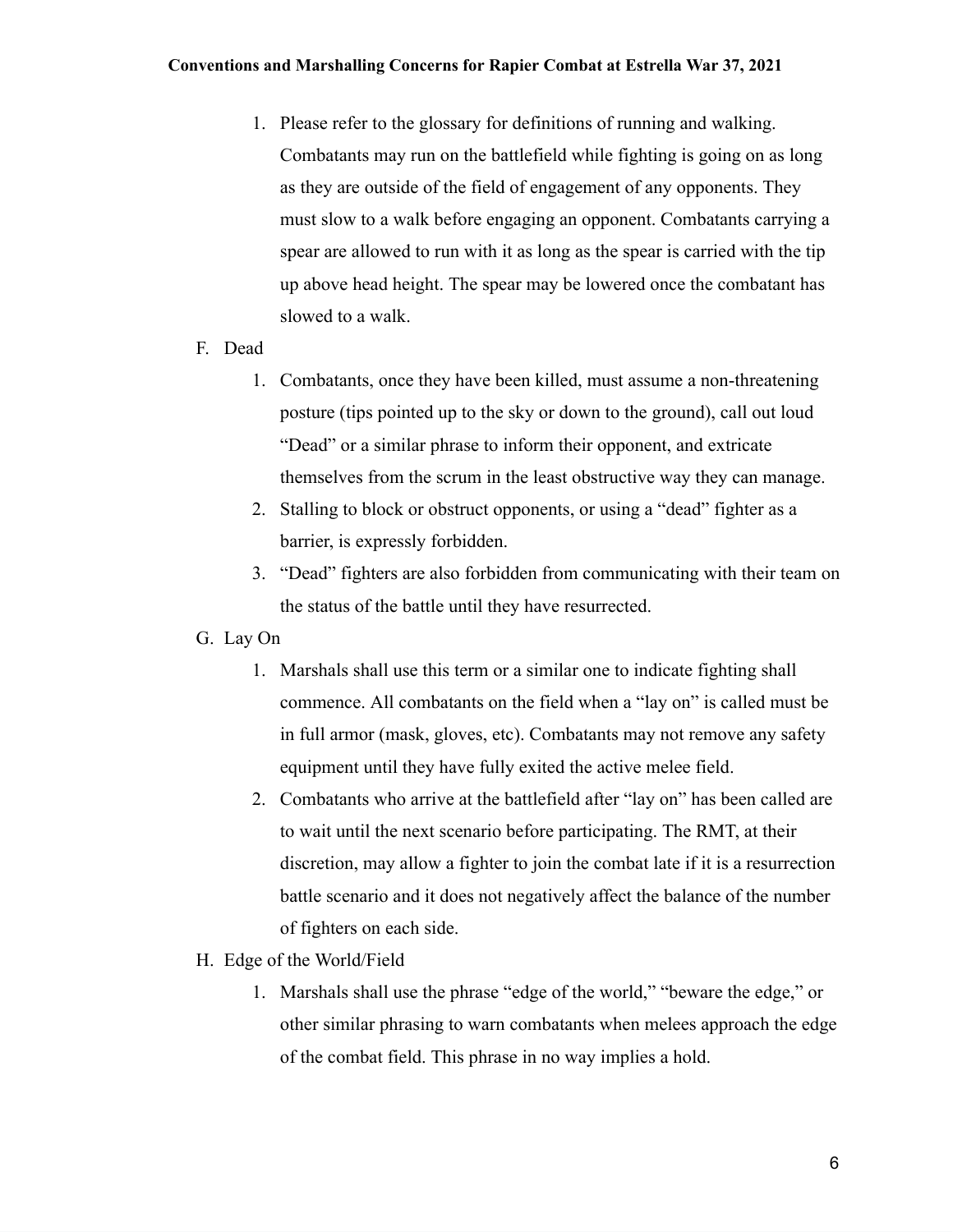- 2. Any fighters that continue to move and cross the edge of the field with either or both of their feet are "killed." Marshals will try to notify combatants that they are dead when this happens, but we will also depend on the honor of each combatant to call themselves dead when they notice that they have crossed the line.
- 3. This applies as well to notional terrain like a cliff edge that would kill the combatant if crossed.
- I. Field of engagement
	- 1. The attacker may deliver a standard blow to their opponent if they are within the front zone. If an attacker is in the rear zone, attacks will be performed as "Death from Behind" attacks. Refer to Field of Engagement in the glossary for the definition of front and rear zones.
	- 2. Additionally, attackers should consider the area of their opponent's attention. If they are within the front zone of the opponent, but the defender's attention is elsewhere, they are encouraged to either wait until their opponent notices their presence or to place their blade in front of their opponent. An example would be to place the blade in front of the opponent's mask just far out enough that when they turn their head around, they do not run into it. Defenders in this situation should consider this a courtesy and accept it as a valid attack even though no contact was made.
	- 3. Death from behind (DFB)
		- a) When executing a DFB, the attacker's hand may not cross the vertical plane of the defender's shoulders. It must stay behind the defender.
		- b) The defender is considered dead upon seeing a blade over their shoulder, feeling the touch of the blade, or hearing their opponent call them dead, whichever happens first. Fighters may not spin, dodge or otherwise evade a properly executed DFB.
		- c) Defenders are encouraged to accept blows if they turn towards an opponent either in the midst of executing a DFB or when they are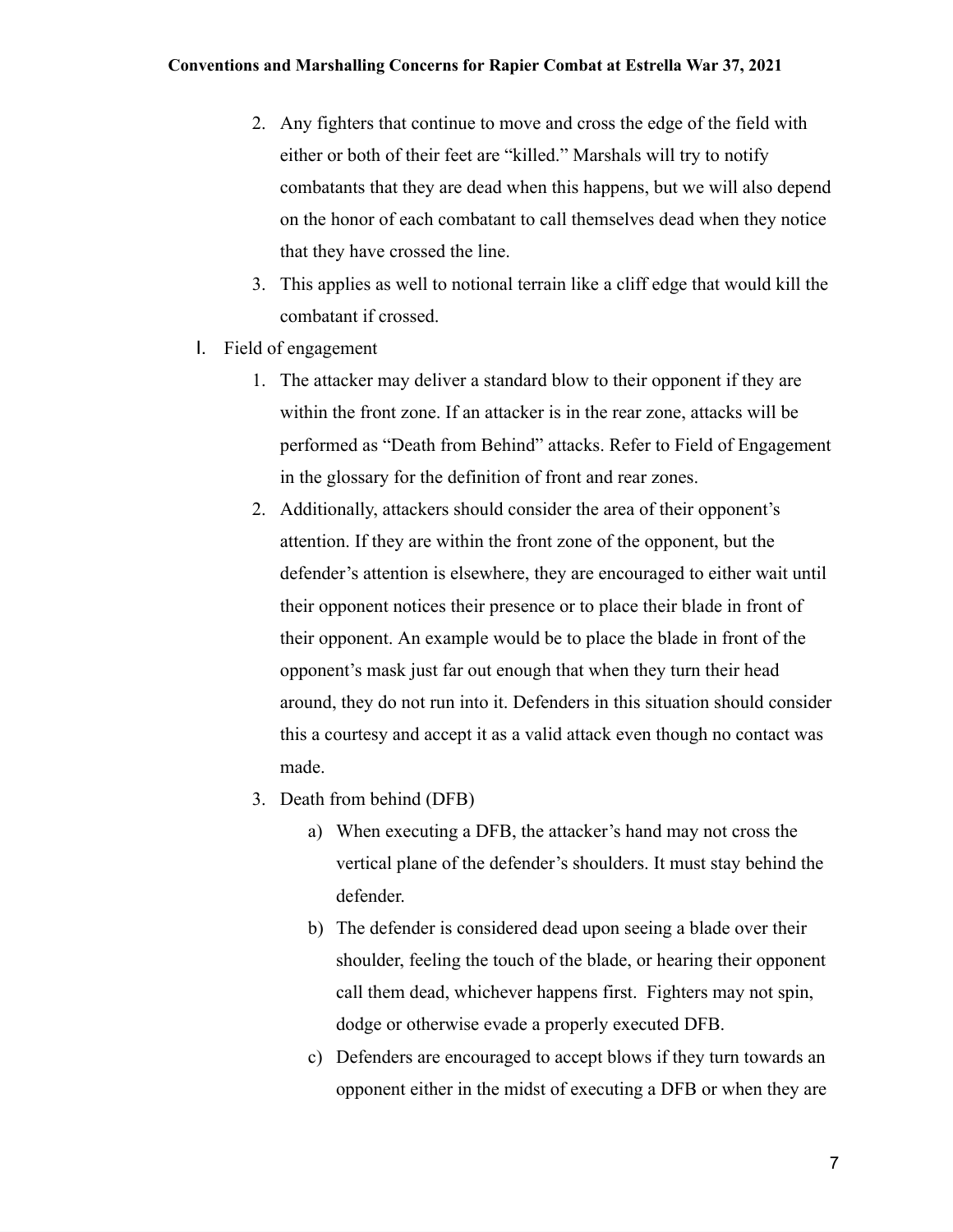#### **Conventions and Marshalling Concerns for Rapier Combat at Estrella War 37, 2021**

close enough to have actually been struck by the opponent from behind. In a real combat situation, you would be dead.

- d) Legged fighters
	- (1) Legged fighters in a kneeling or sitting position cannot execute a DFB. If an opponent is backing up towards a legged fighter, the legged fighter should notify the opponent with the phrase "Watch out behind you!" or something similar to avoid being tripped over.
	- (2) Legged fighters in a standing position may execute a DFB.
	- (3) Legged fighters can be killed by a DFB. Attackers should take extra care when attacking as sitting or kneeling fighters can fling themselves back to the ground to avoid a frontal attack.
- e) Weapons: RBG's and thrown weapons may not be used to execute a DFB. All other weapons may be used.
	- (1) For a DFB with an arrow, lay the arrow on the shoulder of the defender so that the tip is visible to them. Once used in this manner, the arrow is considered to be "fired" and is not to be used again in that scenario.
	- (2) For a DFB with a dagger, lay the dagger on the shoulder of the defender, so that the tip is visible. Be wary of the guard / quillions that might hit the defender. "Throat slitting" is not allowed. Please see the glossary for a definition.
	- (3) For a DFB with a spear, lay the spear on the shoulder of the defender or hold it just above the shoulder, so that the tip is visible. Be careful not to bang the spear on to their shoulder.
	- (4) A fighter may only perform a DFB on one opponent at a time.
- J. Blind shots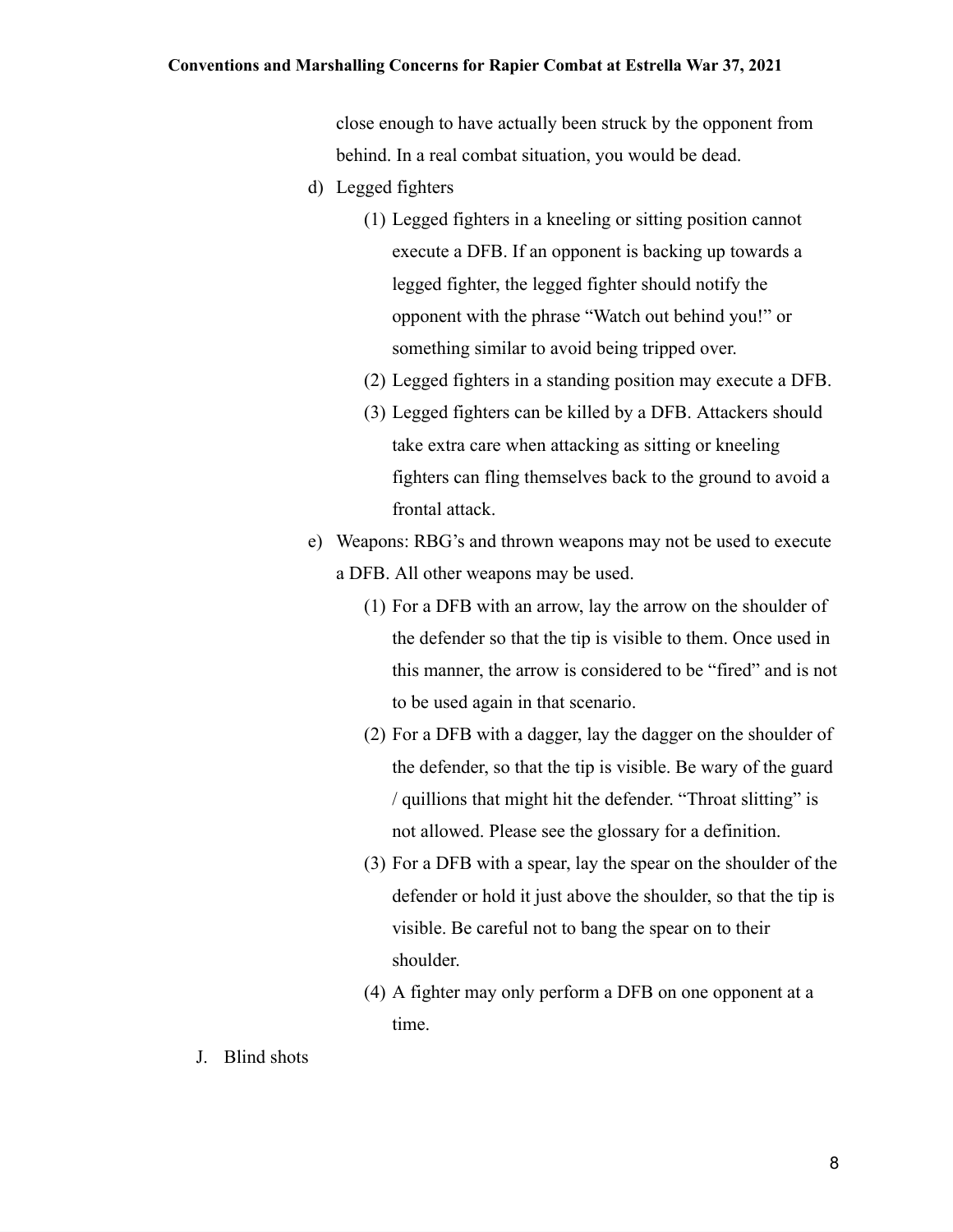- 1. Blind Shots are not allowed in melee. A fighter must be able to see the target to effectively judge the safety of a shot.
- 2. A "Blind Shot" is defined as any attack around the edge of any obstacle that obscures the attacker's vision of the target. For example, an attacker may be standing behind a tree. They can see the sword of an opponent sticking past, but not the opponent themselves. The attacker may attack the sword, but not the body of the opponent. However, if the opponent steps forward and their arm is now visible to the attacker, the arm is now a valid target.
- 3. The blind shot rule does apply to notional obstacles. For example, a line of haybales may define a full height wall that cannot be fought over. A fighter may not throw a shot around the end of the wall even though, in reality, they can see the target.
- K. Projectile weapon safety
	- 1. Loaded weapons will not be pointed at non-combatants like field support, spectators, or marshals.
	- 2. Loaded weapons will not be pointed at any person not on the melee field.
	- 3. Loaded weapons will not be pointed at anyone while combat is inactive (either between scenarios or during a hold).
	- 4. Loaded weapons are RBGs with a round in place, crossbows with a bolt in place, and bows with the arrow nocked or drawn back any amount.

### III. Inspections

- A. Inspections must be from a member of the RMT or a marshal designated by them, with the exception of the tournaments which will provide their own marshals.
- B. Inspections for war fighting will be available at Rapier Marshals' Point. Inspections for tournaments will be available at the tournament site.
	- 1. RMIC may allow fighters to be inspected in their home kingdom camp.
- C. All combatants on the rapier field must have a current fighter authorization from their home kingdom and may be asked to provide proof of it at any time by any marshal.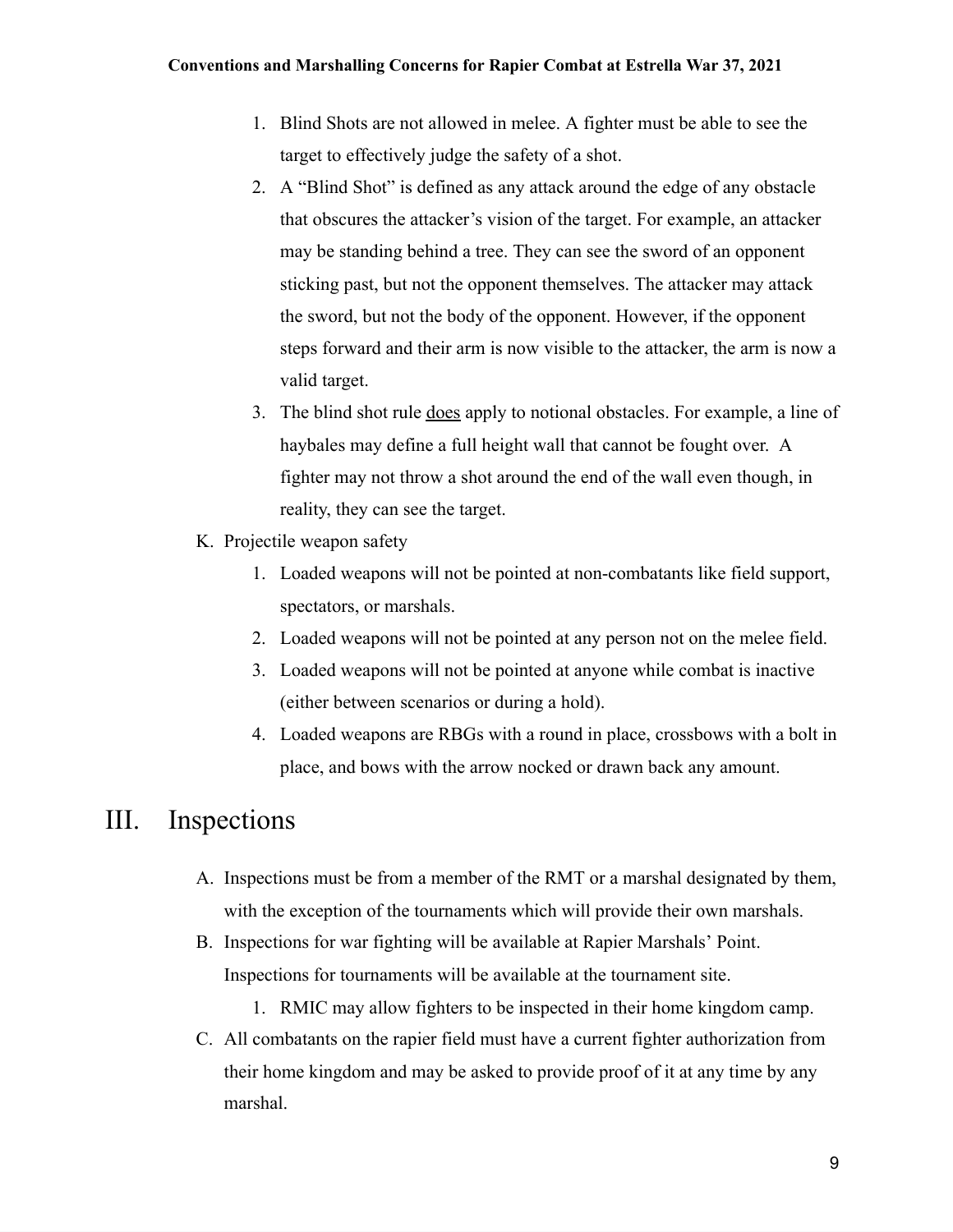- 1. All combatants must follow their home kingdom's rules for additional/supplementary authorizations for specific weaponry, such as spear.
- D. Fighters must meet the armor requirements of their home kingdom, but not less than the requirements listed in the Society Rapier Handbook. Armor must be inspected once per day of fighting.
- E. Youth Fighters
	- 1. Youth fighters may only be inspected at Marshals' Point by a Youth Marshal, one of the Principal Kingdom KRMs, or the RMIC.
	- 2. They must have a parent or legal guardian or responsible adult on site at the event and with them at daily inspection to sign paperwork.
	- 3. Youth fighters must be marked with a yellow diamond on each hand, on their chest, and on the front of their mask.
- F. Refer to the sections below on individual weapons for specifics on inspections of those items.

## IV. Weapons and Defensive Objects

- A. Weapons and defensive objects must meet the requirements listed in the Society Rapier Handbook except as noted below:
- B. Weapons are divided into 2 categories: standard and non-standard.
	- 1. Standard weapons are always allowed to be used in tournament and melee combat unless specifically noted otherwise in the description.[For example, a dagger only tournament.] They are: single handed swords, two-handed swords, and daggers.
	- 2. Non-standard weapons are only allowed to be used in tournament and melee combat if explicitly stated as such in that scenario or tournament description, except as follows:
		- a) Projectile weapons like RBGs, thrown weapons and archery may only be used in melee combat.
		- b) Spears may be used in a tournament without explicitly being allowed. However, if they are not explicitly allowed, they are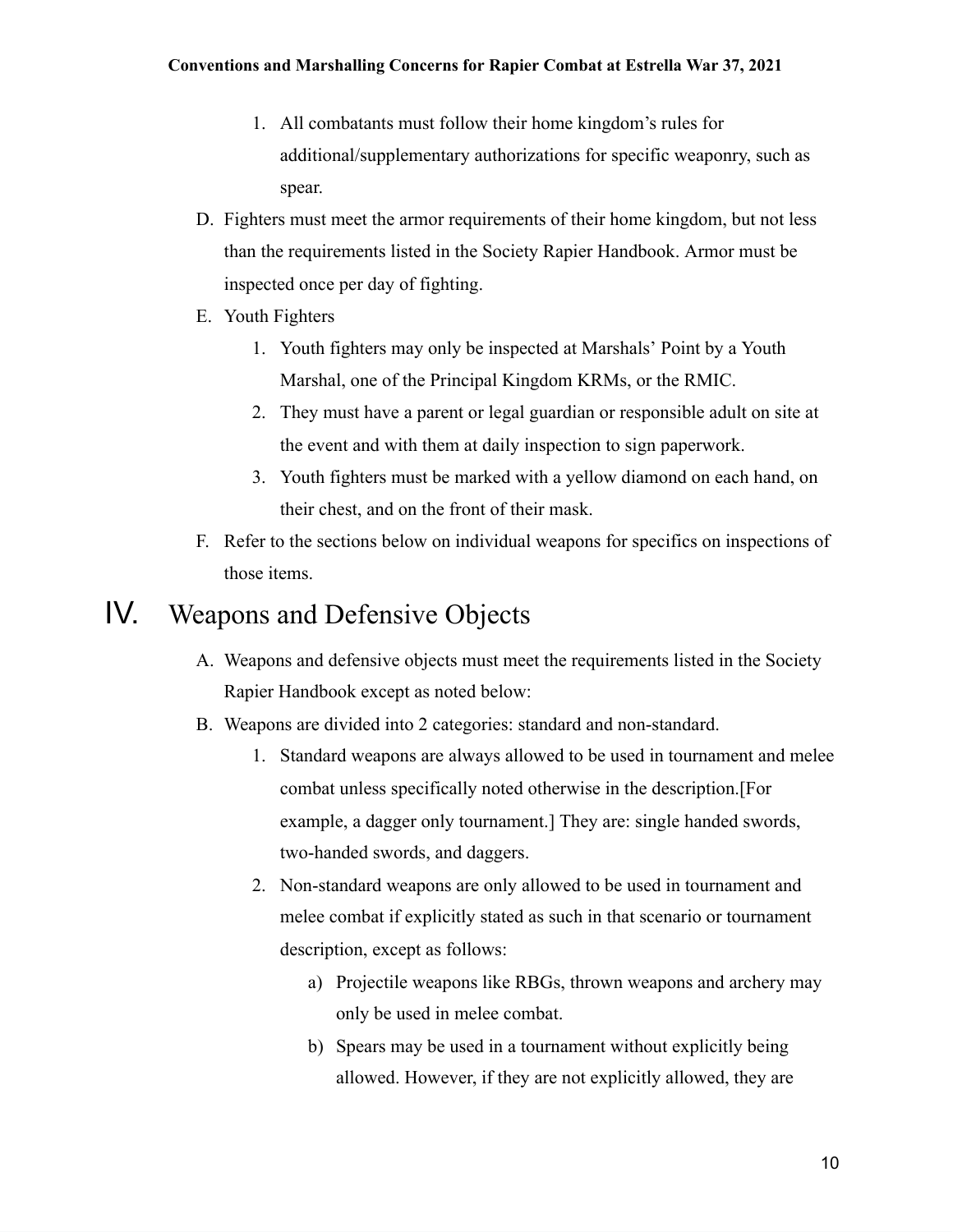considered a non-standard weapon and an opponent may decline to fight against it without forfeiting the bout. If spears are explicitly allowed in a tournament, then they are considered a standard weapon and cannot be refused without forfeiting the bout.

- C. Rapier Blades and Offensive secondaries
	- 1. Must meet the regulations called out in the Atenveldt and Outlands Rapier Marshal's Handbooks except that Light Rapier blades (epees) will not be permitted.
	- 2. Blades and offensive secondaries must be inspected each day of use.
	- 3. Non-standard offensive secondaries, such as a buckler mounted with spear tips, are to be approved by the RMI prior to use.
- D. Shields, Bucklers, and Defensive parrying devices
	- 1. Must be inspected at least once during the War. Fighters are encouraged to inspect their secondaries after heavy use.
- E. Spears / Pikes / Polearms.
	- 1. These weapons shall meet the rules listed in the Society's Rapier Handbook with the following exception:
		- a) The Heavy Duty Spear head found at Armouricum and the PHA Spear Tip found at Purpleheart Armory are not allowed.
	- 2. These weapons must be inspected each day of combat.
	- 3. The quantity of spears used by either army may be limited by the scenario.
	- 4. All blows from such weapons are to be taken as thrusts only. No edge cuts or tip cuts are allowed.
	- 5. The maximum length of the spear shall be 9ft for both the melee and tournament fields.
	- 6. Spears may be carried in one hand. Fighters may use a defensive secondary only when carrying a spear.
	- 7. Pool cueing is allowed. Full extension thrusting is allowed. Please refer to the glossary for definitions of these terms.
- F. Rubber Band Guns (RBGs)
	- 1. The gun itself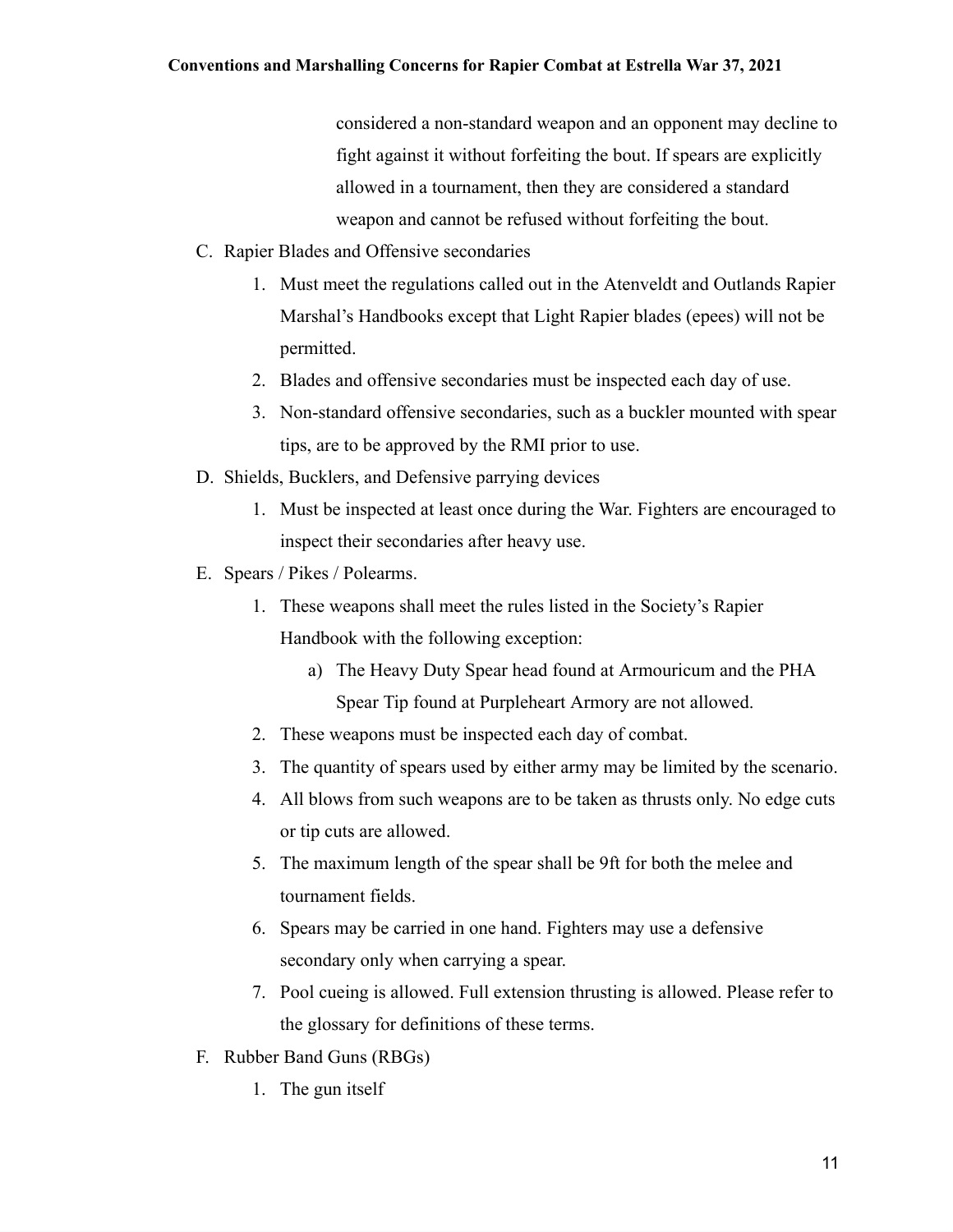- a) Non-standard RBGs will be considered on a case by case basis with final say belonging to the RMIC. Non-standard includes, but is not limited to, RBGs modified to serve as a dagger, sword, or spear in addition to its RBG function.
- b) RBGs (and objects that look like RBGs) may not be modified to falsely appear loaded. Menacing with unloaded RBGs is permitted.
- c) RBGs must be inspected at least once during the War.
- d) The quantity of RBGs used by either army may be limited by the scenario.
- e) RBGs may be used as a rigid parry device.
- 2. RBG ammunition
	- a) Ammunition may not be filled with material or otherwise artificially weighted.
	- b) Ammunition needs to be inspected each day of use.
	- c) The quantity of ammunition used by either army may be limited by the scenario.
	- d) Ammunition, once fired, is considered dead in that scenario. It may not be gleaned from the battlefield. Ammunition that has not been fired may be scavenged from "dead" fighters.
	- e) Fighters hit by RBG rounds will treat them as they would any other blow. Fighters may take hands, arms, legs, suffer a stapling attack, and be "killed" as a result of RBG attacks.
	- f) Once discharged, RBG rounds may NOT be dodged, ducked, parried, or blocked. Bullets are considered to pass through bucklers/shields and weapons to strike the body behind. Fighters will treat such hits as though they would have continued and struck the body part in its path. Fighters MAY throw themselves in front of incoming RBG rounds, sacrificing themselves to spare the intended target.
	- g) For our purposes, RBG rounds are considered "dead" after they hit the first surface/target. Hitting a single target (fighter, wall, etc)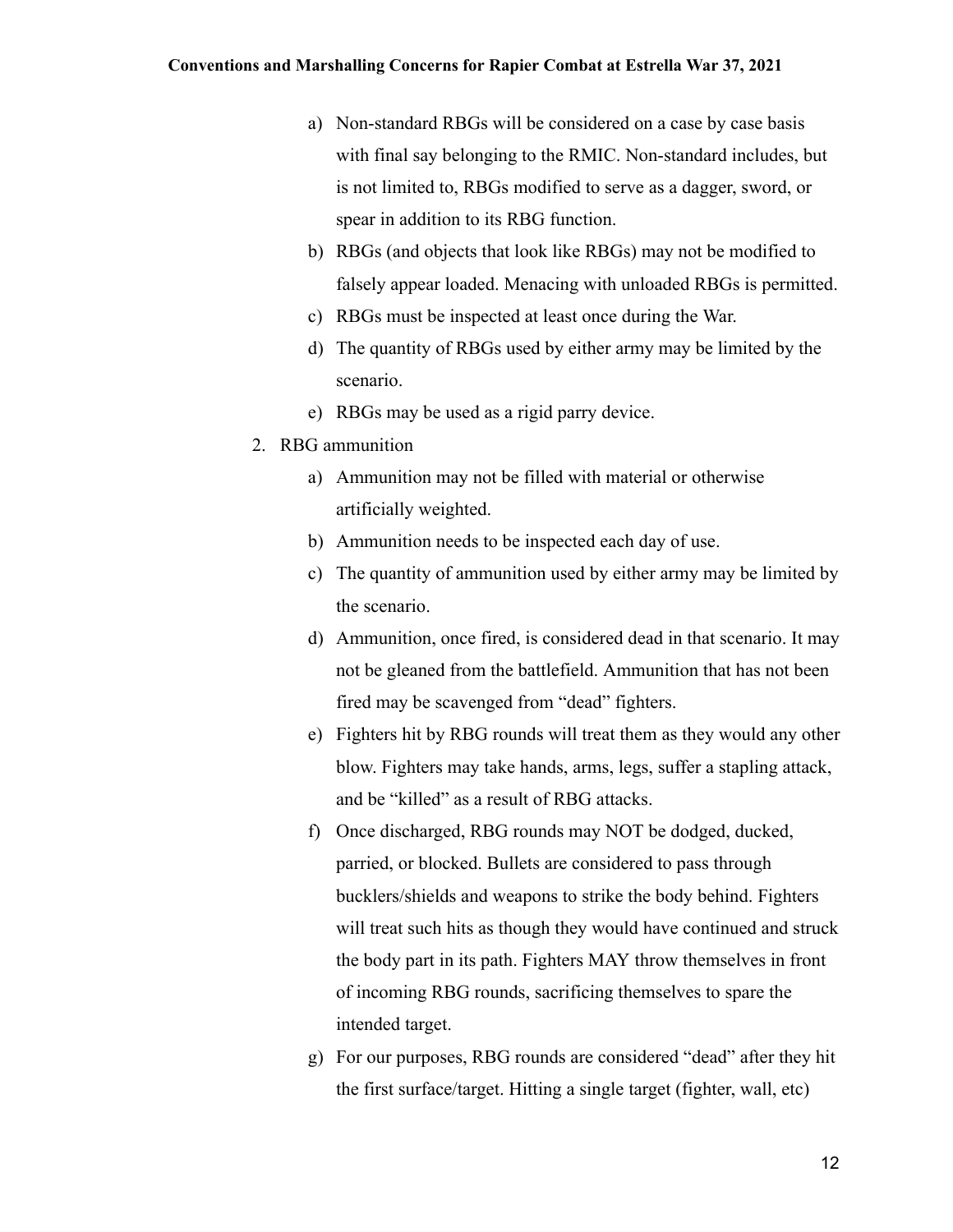removes all deadly force from a fired round. Fighters subsequently hit by a ricochet have the option to accept the hit if they find it amusing, but are not required to.

- 3. Thrown Weapons
	- a) May be commercially purchased foam weapons specifically for throwing, and modified for SCA rapier combat.
		- (1) Javelins are specifically not allowed.
		- (2) Thrown weapons will be inspected and approved on a case-by-case basis by the RMIC.
		- (3) Fighters wishing to bring thrown weapons of their own construction must have them inspected and approved by the RMIC. It is recommended anyone with questions contact the RMIC early to determine acceptability.
	- b) Thrown weapons need to be inspected each day of fighting.
	- c) The quantity of thrown weapons used by either army may be limited by the scenario.
	- d) Thrown weapons may be used as rigid parrying devices
	- e) Thrown weapons may only be used to attack at range; they may not be used to strike an opponent while held in the hands of the wielder. Thrown weapons may be employed within engagement distance by throwing them.
	- f) Any mostly unimpeded hit by a thrown weapon is considered a valid blow and the fighter should react appropriately for the area struck. Fighters should not try to determine if the hit was with a blade or haft; ALL such hits are considered injurious.
		- (1) Glancing hits as a result of impeding a thrown weapon or a thrown weapon rebounding are considered non-injurious.
	- g) Thrown weapons may be blocked, parried, caught on weapons and defensive devices.
	- h) Thrown weapons may be gleaned by either side.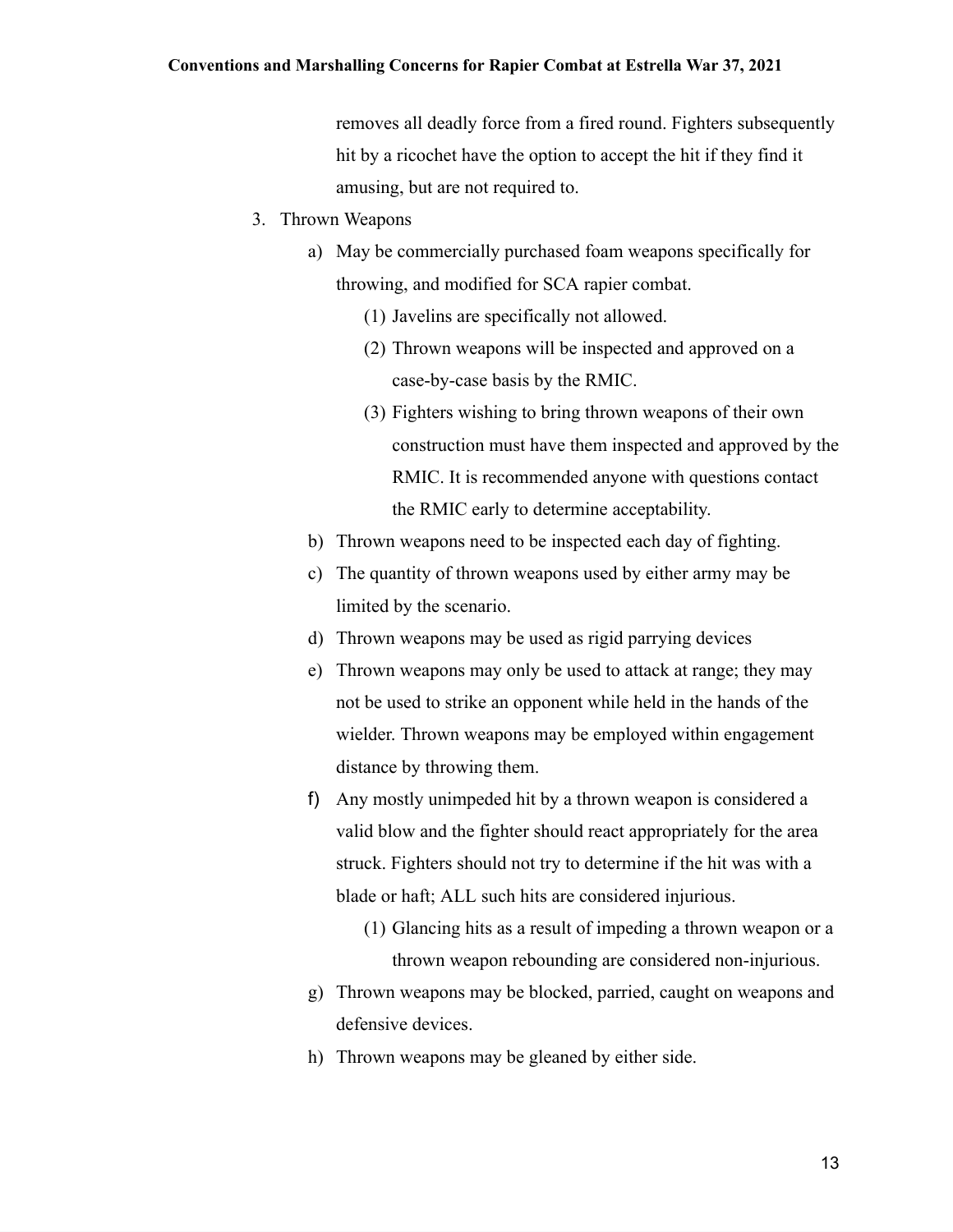#### **Conventions and Marshalling Concerns for Rapier Combat at Estrella War 37, 2021**

- (1) Thrown weapons may be handed off by dead fighters to living fighters by dropping them to the ground where they die.
- i) Thrown weapons may NOT be caught in a fighter's hands. Such practice will result in the loss of the fighter's hand catching the weapon.
- G. Combat Archery
	- 1. The bow itself
		- a) Bows will be inspected at the beginning of each day of combat by the RMT.
		- b) The quantity of archers used by either army may be limited by the scenario.
	- 2. The arrows/bolts
		- a) Arrows and bolts will be inspected at the beginning of each day of combat by the RMT. Between each scenario archers will inspect their own arrows to insure their continued safe use.
		- b) The quantity of ammunition used by either army may be limited by the scenario.
	- 3. Combat Archers may not fire at anyone within a minimum range of 10 feet. Arrows will NOT be thrown at fighters. Arrows will NOT be used to stab/thrust at an opponent manually. Refer to section II. I. 6 a) for how to execute a DFB with an arrow.
	- 4. There will be two categories of Combat Archers:
		- a) Armed Archers are an individual with a secondary offensive weapon on the field such as a rapier, dagger, etc. Armed Combat Archers may choose to join the fray at any time if they are made ineffective due to range or depletion of their arrows.
		- b) Unarmed Archers are an individual with no secondary weapon. Unarmed Archers must call themselves as dead when an armed opponent comes within engagement distance. The opponent need not actually touch or strike the archer.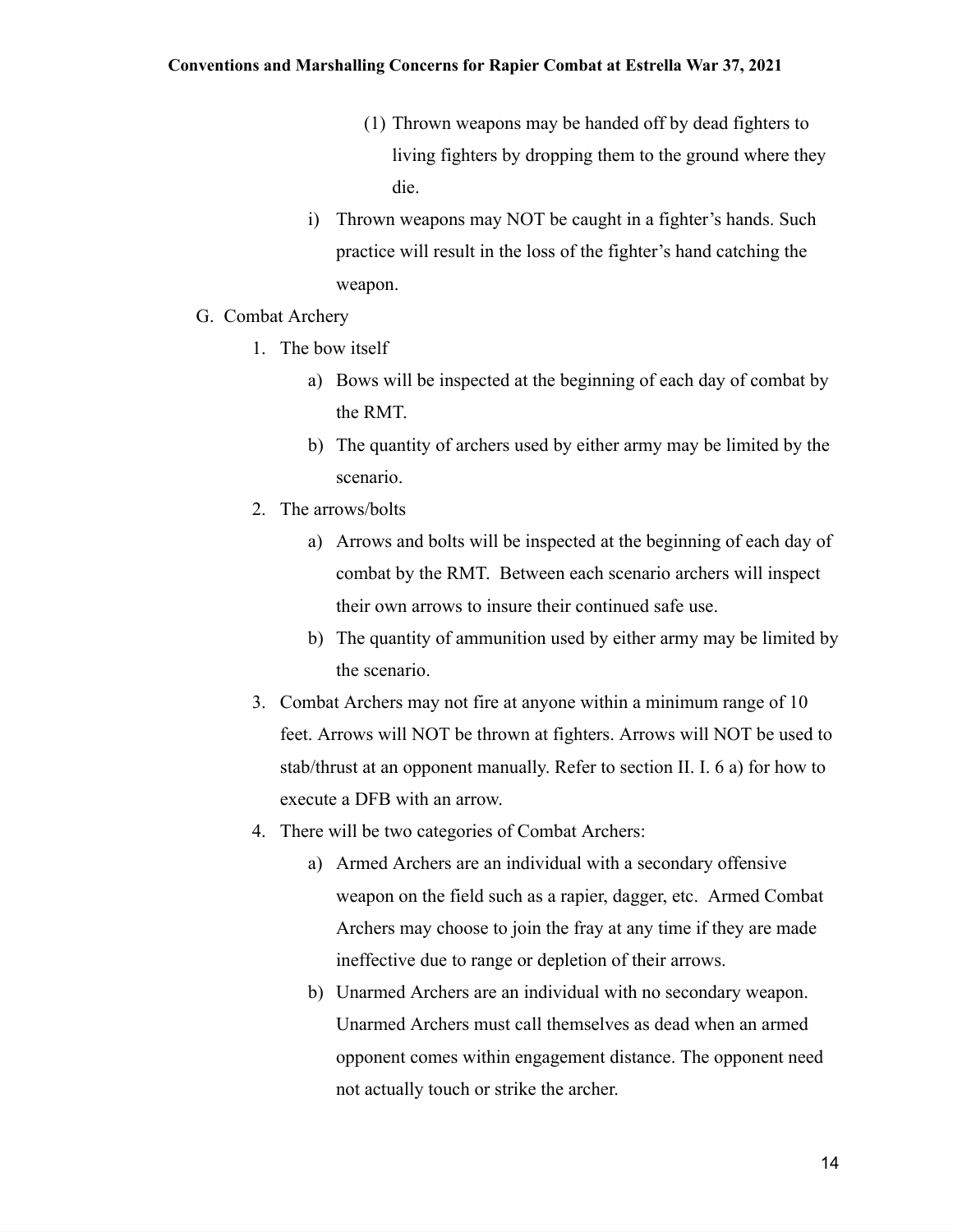- 5. Ammunition may not be gleaned during the scenario.
	- a) Fighters are to avoid stepping on spent arrows on the ground, but a melee situation may not always allow fighters to notice them. Archers must understand that some damage may be unavoidable.
	- b) Spent arrows may be moved out of the way to avoid damage.
- 6. Any mostly unimpeded hit by an arrow should be considered a valid blow and the fighter should react appropriately.
	- a) Glancing hits on secondary targets as a result of impeding an arrow or an arrow rebounding are considered non-injurious.
- 7. Arrows may be blocked, parried, and caught by the shaft.

#### V. Glossary

- A. *Cuts*: Tip, Push, and Draw cuts as defined by the Society Rapier Handbook are all valid blows in combat, with the following clarifications:
	- 1. *Tip Cut*: The blade must travel at least 4 inches on the body to be valid. If the blade is drawn all the way across a limb or the throat and this distance is less than 4", this shall also be considered a valid draw cut.
	- 2. *Push Cut*: The blade must travel at least 4 inches along the length of the blade to be valid; merely laying the edge of the blade against an opponent is not sufficient to be considered a valid cut. No contact should be made with either the quillions or any other part of the guard during the execution of a push cut.
	- 3. *Draw Cut*: The blade must travel at least 4 inches along the length of the blade to be valid; merely laying the edge of the blade against an opponent is not sufficient to be considered a valid cut.
- B. *Field of Engagement/Range of Engagement***:**
	- 1. The area around a fighter within which an opponent is considered to be engaged in active combat regardless of whether any blows are exchanged or which direction the combatants are facing. This area is defined as a 360 degree circle with a radius of 10 feet with the center at the head of the fighter.